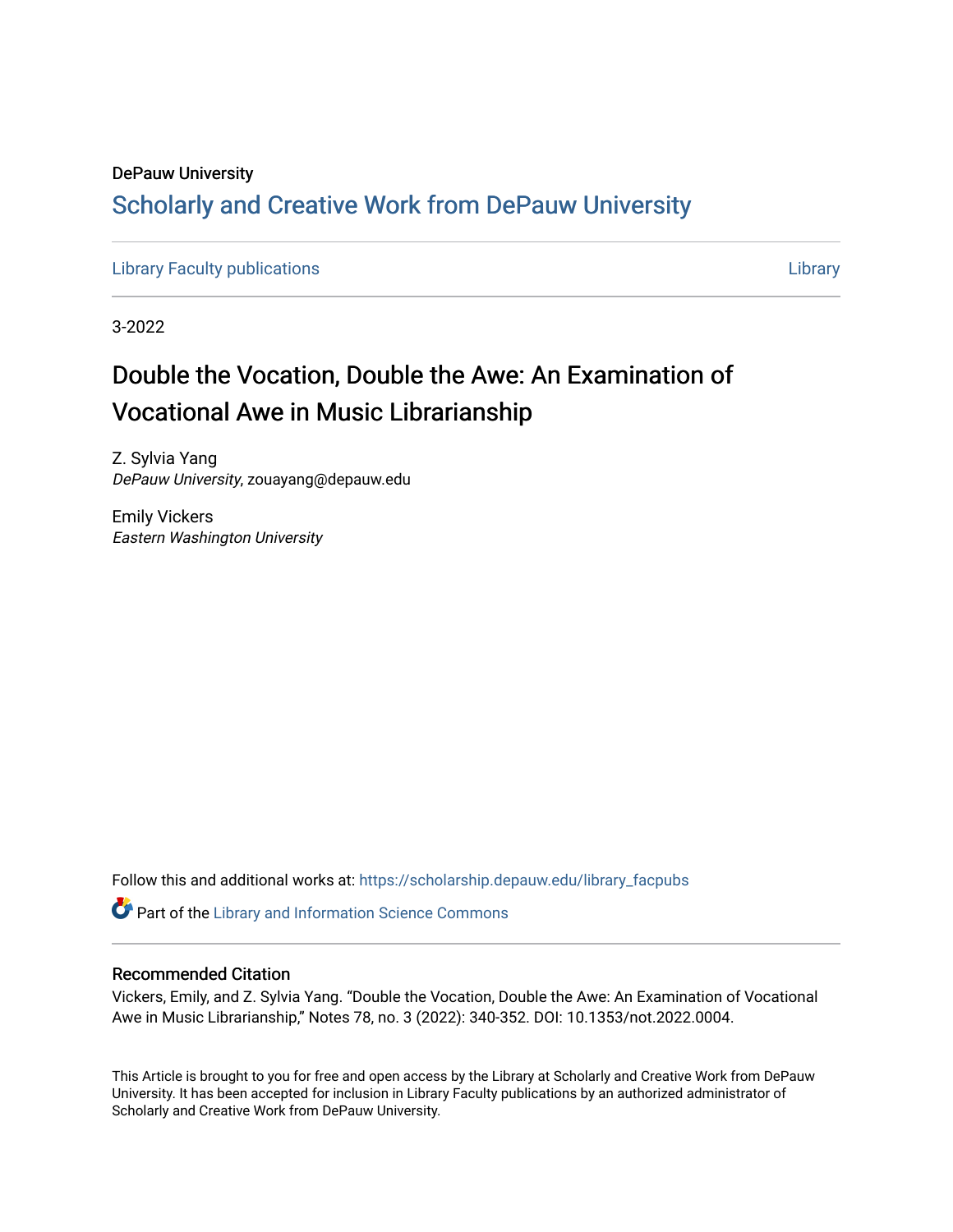

Double The Vocation, Double the Awe: An Examination of Vocational Awe in Music Librarianship

Emily Vickers, Zoua Sylvia Yang

Notes, Volume 78, Number 3, March 2022, pp. 340-352 (Article)

Published by Music Library Association *DOI: <https://doi.org/10.1353/not.2022.0004>*



*For additional information about this article* <https://muse.jhu.edu/article/847156>

[ Access provided at 17 Mar 2022 14:26 GMT from DePauw University Libraries ]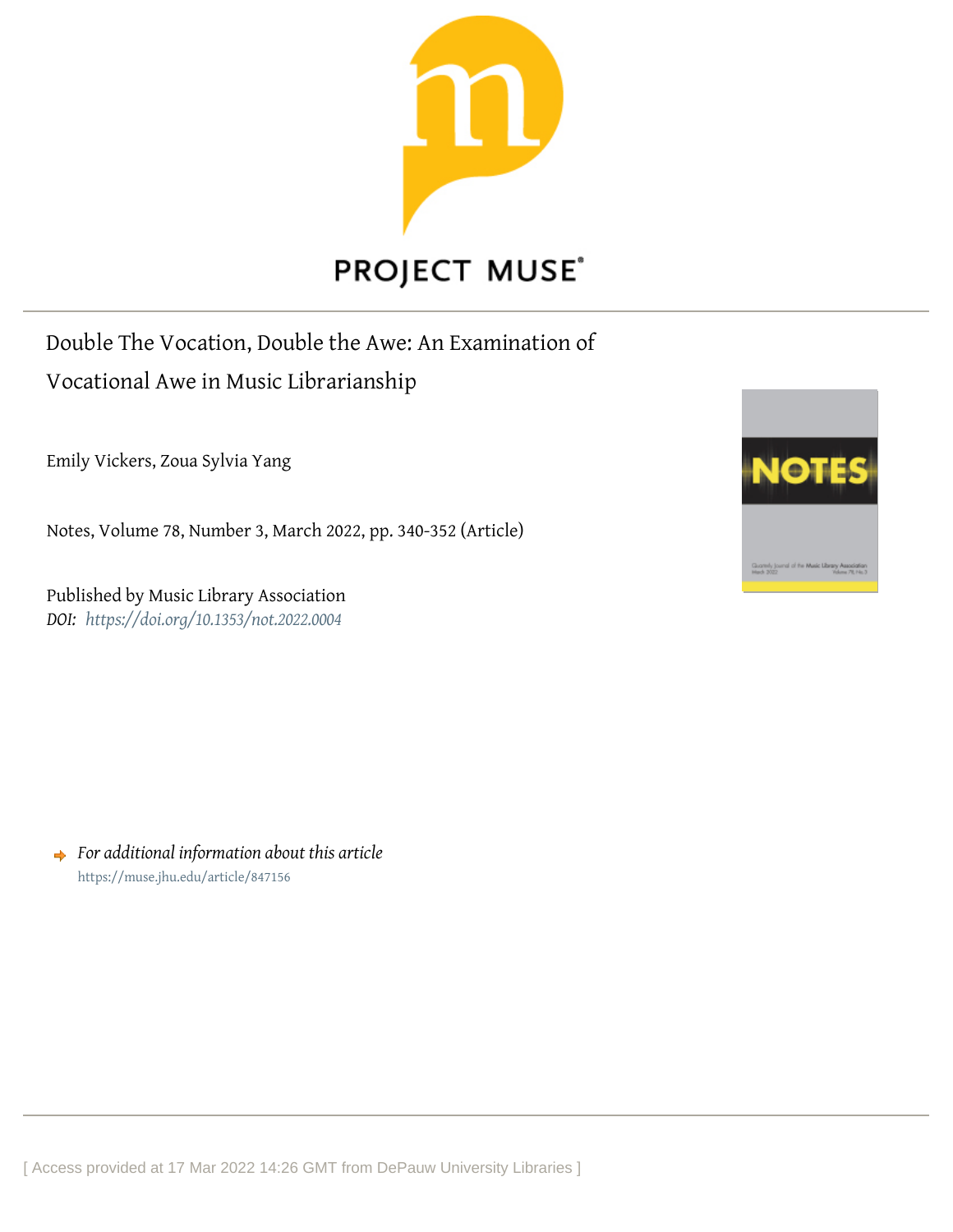## DOUBLE THE VOCATION, DOUBLE THE AWE: AN EXAMINATION OF VOCATIONAL AWE IN MUSIC LIBRARIANSHIP

By Emily Vickers and Zoua Sylvia Yang

 $\Diamond$  –

As defined by Fobazi Ettarh, vocational awe refers to "the set of ideas, values, and assumptions librarians have about themselves and the profession that result in the belief that libraries as institutions are inherently good and sacred, and therefore beyond critique."1 In addition to shielding the institution from critical examination, Ettarh argues that this framing of libraries and library work as inherently good and sacred is in fact detrimental to libraries and library workers it purports to celebrate.

If the library is assumed to be a good and sacred institution, it positions those who work in libraries as fulfillers of a sacred calling, or vocation.2 The religious language here is not merely a coincidence, as Ettarh demonstrates in her analysis of the historical enmeshment of the Western library and Christian church.

Emily Vickers is the Performing Arts Librarian at Eastern Washington University. She primarily holds responsibilities in information literacy instruction, collection development, reference services, digitization of institutional recordings, and has also designed and taught a seminar for EWU's First Year Experience program. She has published and presented on information literacy and collection development, and is active within the Pacific Northwest chapter of and national Music Library Association. Emily holds an MLS and MA in Musicology from Indiana University, and a BM in Music Education from Chapman University. Zoua Sylvia Yang is the Music and Performing Arts Librarian at DePauw University in Greencastle, Indiana. In addition to her responsibilities in collection development, reference services, and access services, Sylvia teaches a sequential, course-integrated information literacy program for DePauw's School of Music. She regularly presents at regional and national conferences and is active within both the Midwest chapter of and national Music Library Association. Thank you to Katie Buehner for using the phrase "double the vocation, double the awe," which inspired the title of the article. Winston Barham, Katie Buehner, Morgan Davis, Joy Doan, Vaughan Hennen, Emily Vickers, and Sylvia Yang, "Change the Tempo: Dismantling Vocational Awe in Music Librarianship," (panel presentation at the Music Library Association annual conference, Norfolk, VA, 27 February 2020). Acknowledgement to the panel: We would like to express our deep gratitude to our colleagues, Winston Barham, Katie Buehner, Morgan Davis, Joy Doan, and Vaughan Hennen, for sharing their experiences with vocational awe during the panel presentation "Change the Tempo: Dismantling Vocational Awe in Music Librarianship" at the Music Library Association's Annual Meeting in Norfolk, VA (27 February 2020). Although this article can't address the full spectrum of vocational awe, we hope this article reflects the bravery and vulnerability each of you brought to this panel.

<sup>1.</sup> Fobazi Ettarh, "Vocational Awe and Librarianship: The Lies We Tell Ourselves," *In the Library with the Lead Pipe*, 10 January 2018, http://www.inthelibrarywiththeleadpipe.org/2018/vocational-awe/ (accessed 20 February 2020).

<sup>2.</sup> "Vocation: a summons or strong inclination to a particular state or course of action (especially a divine call to the religious life)." *Merriam-Webster.com Dictionary*, s.v. "vocation," https://www.merriam -webster.com/dictionary/vocation (accessed 30 May 2021).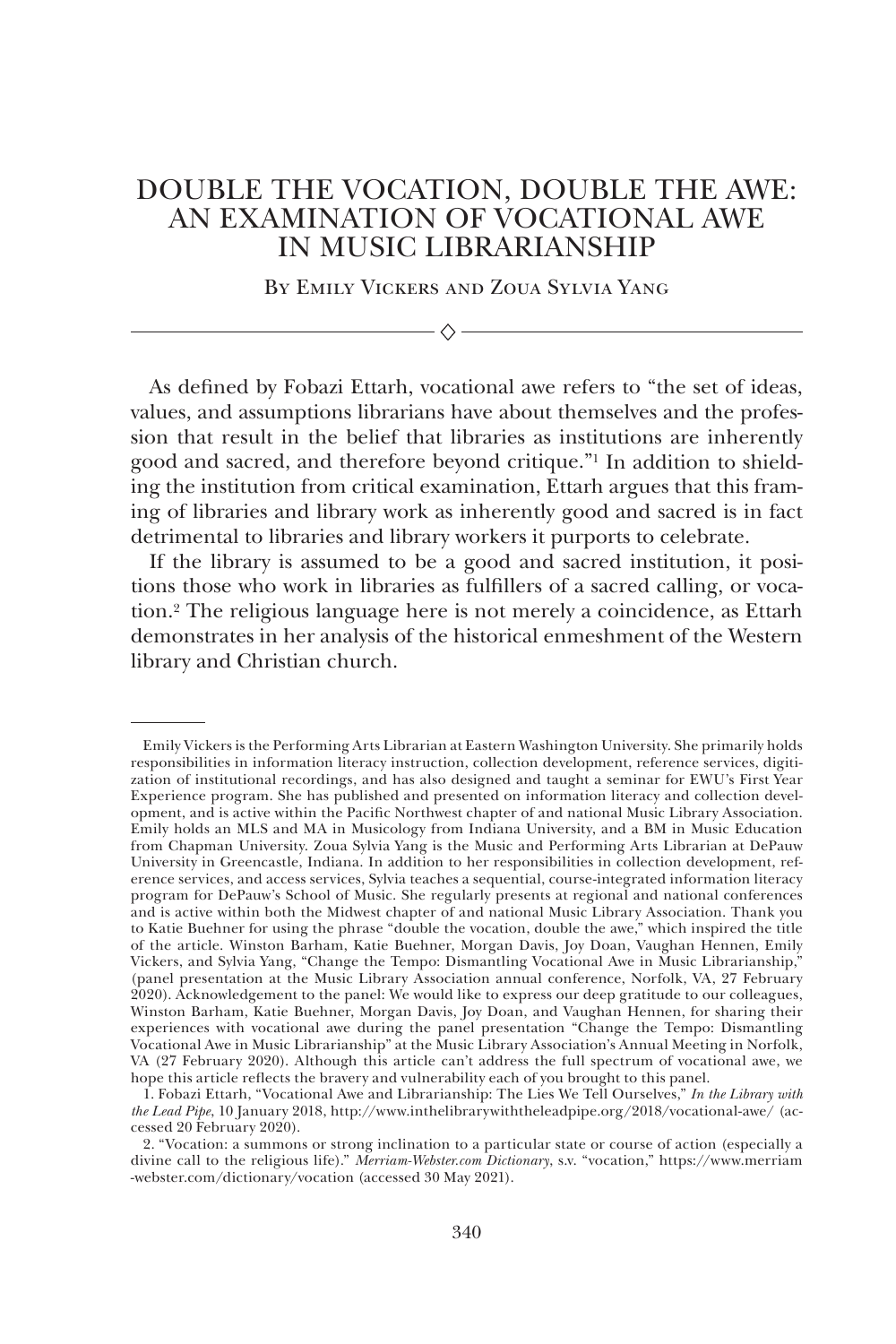Serving in a vocation rings differently than working at a job. It implies a sense of lifelong devotion to a sacred cause that is rooted deeply within the soul, within one's sense of identity. It both extends the institutional shield of goodness against criticism to the library work itself and establishes an expectation of the performance of quasi-religious devotion, or passion, on the part of the library worker. When passion is the metric by which we determine our success as librarians, those of us who are unable to ascribe to this zealous standard of devotion are marginalized and positioned as dispassionate "bad librarians."3 Although this expectation of devotion can be seen to override our own wellbeing, in the context of an institution with official core values that include democracy, service, and social responsibility, $4$  it feels unnatural, unappreciative, and disloyal to point it out—even in the pursuit of upholding the values our profession espouses.

At this time, scholarship on vocational awe is continuing to evolve from public library discourse, $5$  to cultural blogs, $6$  to examining vocational awe as it intersects with low morale,7 critical race theory, the library's long-standing relationship with neutrality, or systemic oppression<sup>8</sup>—and remains a concept that resonates with many who find themselves in service oriented roles. This is not a comprehensive article, detailing all of the various ways in which scholars have examined vocational awe. Rather, building upon Ettarh's call to dismantle vocational awe in librarianship, this article aims to outline the shared components of Western libraries and Western music that lay the groundwork for vocational awe in each of these institutions and explore the ways in which vocational awe uniquely manifests for workers in the interdisciplinary field of music librarianship.

<sup>3.</sup> Fobazi Ettarh, "Becoming a Proud 'Bad Librarian': Dismantling Vocational Awe in Librarianship," (presentation at the Association of College Research Libraries conference, Cleveland, OH, 13 April 2019).

<sup>4.</sup> American Library Association, "Core Values of Librarianship," http://www.ala.org/advocacy /intfreedom/corevalues (accessed 30 May 2021).

<sup>5.</sup> Suzanne LaPierre, "Resisting 'Vocational Awe' During the Pandemic," *Public Libraries Online,*  27 March 2020, http://publiclibrariesonline.org/2020/03/resisting-vocational-awe-during-the-pandemic/ (accessed 8 July 2020).

<sup>6.</sup> Anne Helen Peterson, "vocational awe," *Culture Study* (blog), 6 September 2020, https://annehelen .substack.com/p/vocational-awe (accessed 8 July 2020).

<sup>7.</sup> Kaetrena Davis Kendrick, "Low Morale and Vocational Awe," *Renewals: Promoting Empathy and Self-Preservation in the Workplace* (blog), 22 January 2018, https://renewerslis.wordpress.com/2018/03/21 /low-morale-vocational-awe/ (accessed  $8$  July 2020).

<sup>8.</sup> Anastasia Chiu, Fobazi M. Ettarh, and Jennifer A. Ferretti, "Not the Shark, but the Water: How Neutrality and Vocational Awe Intertwine to Uphold White Supremacy," in *Knowledge Justice: Disrupting Library and Information Studies Through Critical Race Theory,* ed. Sofia Y. Leung and Jorge R. López-McKnight (Cambridge, MA: MIT Press, 2021): 49–71, https://doi.org/10.7551 /mitpress/11969.003.0005.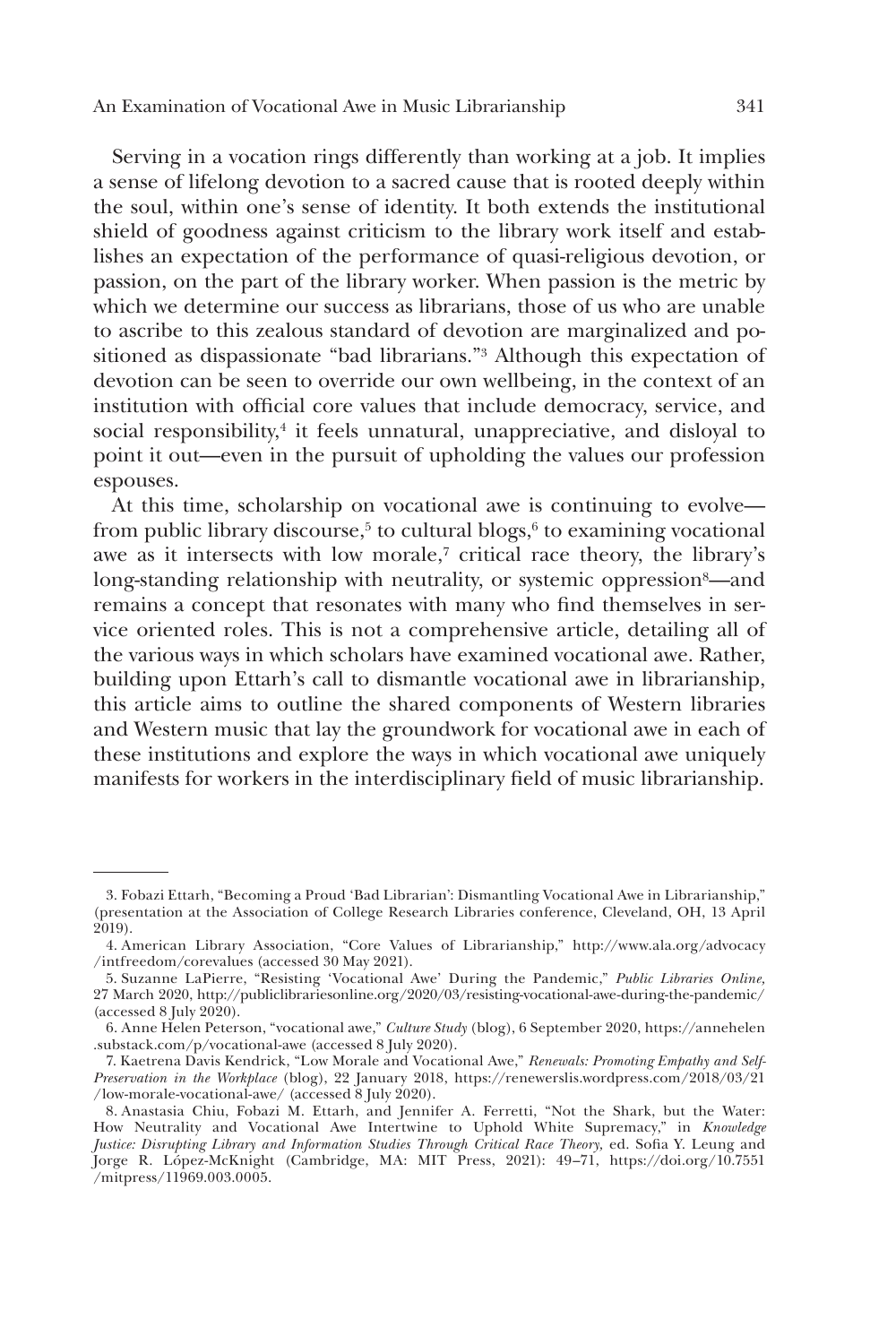#### **VOCATIONAL AWE IN LIBRARIES**

Ettarh draws explicit parallels between librarianship and the Christian church in their historical roots, physical spaces, and mythological narratives of goodness, each of which serves to invoke a sense of awe for the institution. Many of these parallels can be mapped directly to Western music.

- She first points to the early Western bookmakers and keepers: the monastic scribes who copied and bound manuscripts to preserve and disseminate liturgy. In these same scriptoria, chant was inscribed alongside liturgical text, and this fusion of music and text played a significant role in the practice and expansion of the Christian church.
- The second parallel is in the physical spaces of libraries and churches, the designs of which often inspire wonder. Notably, more than a few libraries are visually indistinguishable from cathedrals, with grand Gothic-style arches and stained-glass windows. In the realm of musical spaces, the secular concert hall also echoes the magnificence and resonance of these religious structures, instilling awe through the visual and sonic extravagance of the architecture.
- A third parallel examines the heroic, self-sacrificing narratives of individuals in these institutions. Ettarh points to St. Lawrence, the patron saint of libraries and archives, who stands at the literal intersection of library and church, and achieved sainthood through the act of lying over coals on a gridiron rather than give up the church archives.9 The film, *The Public,* portrays a contemporary image of the library as sanctuary, and librarians as de facto saviors of the people in need of safety.<sup>10</sup> The mythology of the tortured musical genius who creates in spite of (or as a result of) adversity is threaded throughout popular and academic discourse, and reveals a similar romanticization of suffering and sacrifice for something greater than the self as part of musical practice.

Ettarh makes the argument that these components serve to create a narrative of sacred goodness around libraries, and elicit a mixed emotion of adoration, fear, and wonder, or awe.<sup>11</sup> Vocational awe effectively shields the institution from critical analysis of its past and ongoing forms

<sup>9.</sup> Ettarh, "Vocational Awe and Librarianship."

<sup>10.</sup> *The Public,* directed by Emilio Estevez (2018; Greenwich Entertainment, 2019), 1 hr., 59 min., DVD.

<sup>11.</sup> Interestingly, similar language has been used in research on music ensemble power dynamics, with ensemble members observed to experience a mixed sense of trust, respect, and fear, "almost awe,"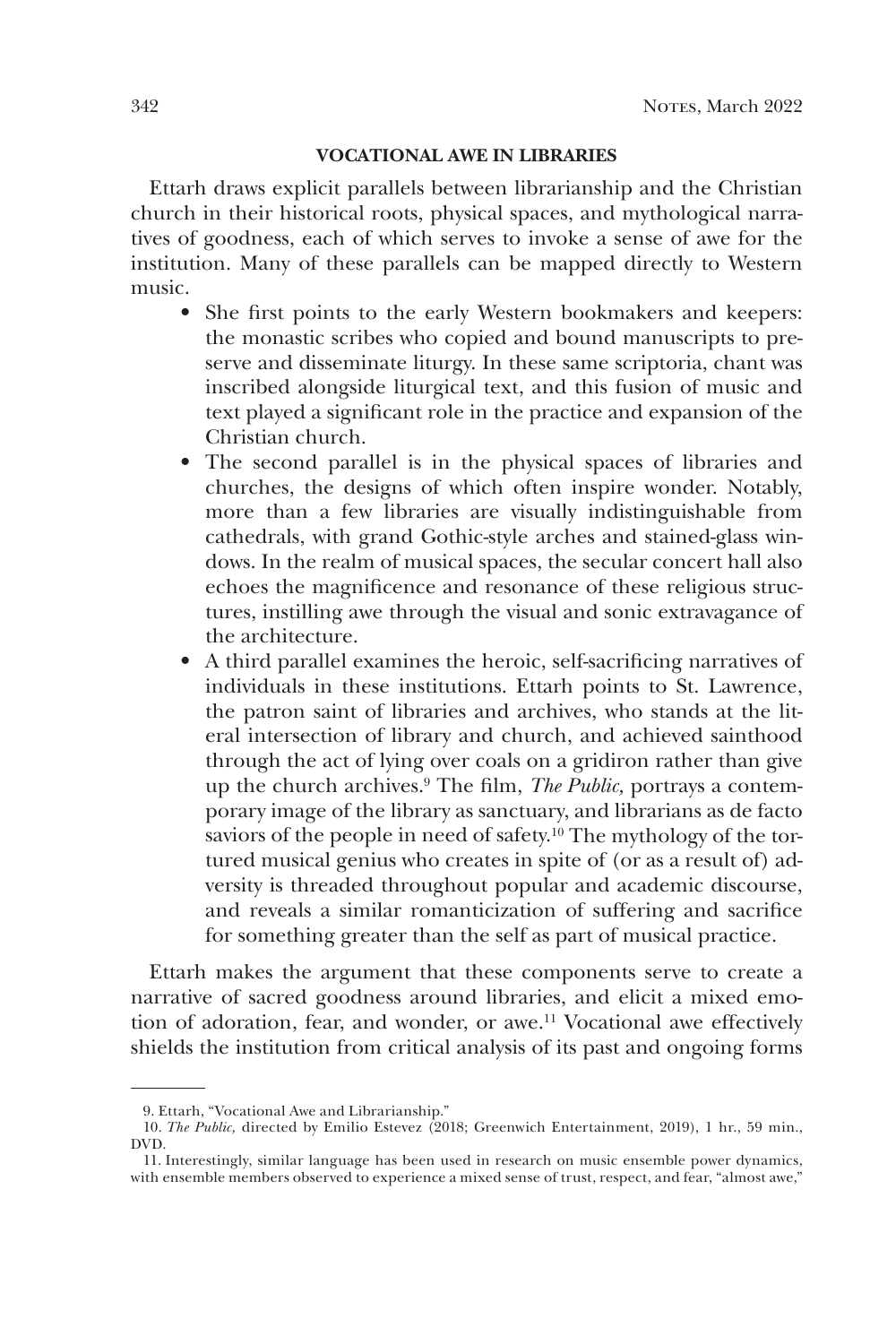of harm to society, patrons, and library workers, including library segregation, policing practices in libraries, increased reliance on libraries as a catchall resource for structural social failings, and the violence of white womanhood as an agent of White supremacy. Having obscured the systemic factors at work, this awe is easily weaponized against library workers through the enforcement of the idea that librarianship is a calling to serve something greater than the self, in which suffering is a natural and requisite component. Narratives surrounding music mirror the themes of Christianity and vocational awe witnessed in librarianship.

#### **THE NARRATIVE OF MUSIC'S GOODNESS**

Music's goodness narrative is grounded in commonly expressed claims for music's social, intellectual, physical, academic, professional, health, and capitalistic benefits.12 Music is celebrated as the "universal language" that transcends cultural, linguistic, and geographic space to unify humanity. It lifts the spirit, and serves as a force capable of restoring neurological, emotional, and physical health where other methods fail.13 This limited framing of music solely as an awe-inspiring source of connection, healing, and growth serves as a facade that repels critical examination of music, undermining what could be a constructive examination of the impacts of music's well-documented history as a mechanism of control, oppression, discrimination, violence, and trauma.

For example, music's utility at a macro level to signify and impose authority and control over others is readily seen in standard telling of Western music history. It's a central feature in the undergraduate music history narrative of Louis XIV, in which the French king "projected an image of himself as in supreme control, using the arts as propaganda" in order to signify and inscribe absolute power.14 This utility has been more recently employed in the systematic erasure of Indigenous cultural identity and tradition through residential schools. In these institutions, the music curriculum was intentionally designed to "teach [Indigenous] students how to exhibit what administrators considered to be the proper expressive culture of whiteness."<sup>15</sup>

when engaging with their conductor. Anna Bull, "Gendering the Middle Classes: The Construction of Conductors' Authority in Youth Classical Music Groups," *The Sociological Review* 64, no. 4 (November 2016), 865, https://doi.org/10.1111/1467-954X.12426.

<sup>12.</sup> National Association for Music Education, "Important Benefits of Music in Our Schools," https:// nafme.org/20-important-benefits-of-music-in-our-schools/ (accessed 4 July 2020).

<sup>13.</sup> See more on music as it relates to restoring neurological, emotional, and physical health in Andrew Schulman, *Waking the Spirit: Musician's Journey Healing Body, Mind, and Soul* (New York: Picador, 2016).

<sup>14.</sup> J. Peter Burkholder, Donald Jay Grout, and Claude V. Palisca. *A History of Western Music*, 9th ed. (New York: W.W. Norton, 2014), 352.

<sup>15.</sup> John W. Troutman, *Indian Blues: American Indians and the Politics of Music 1879-1934* (Norman, OK: University of Oklahoma Press, 2012), 115.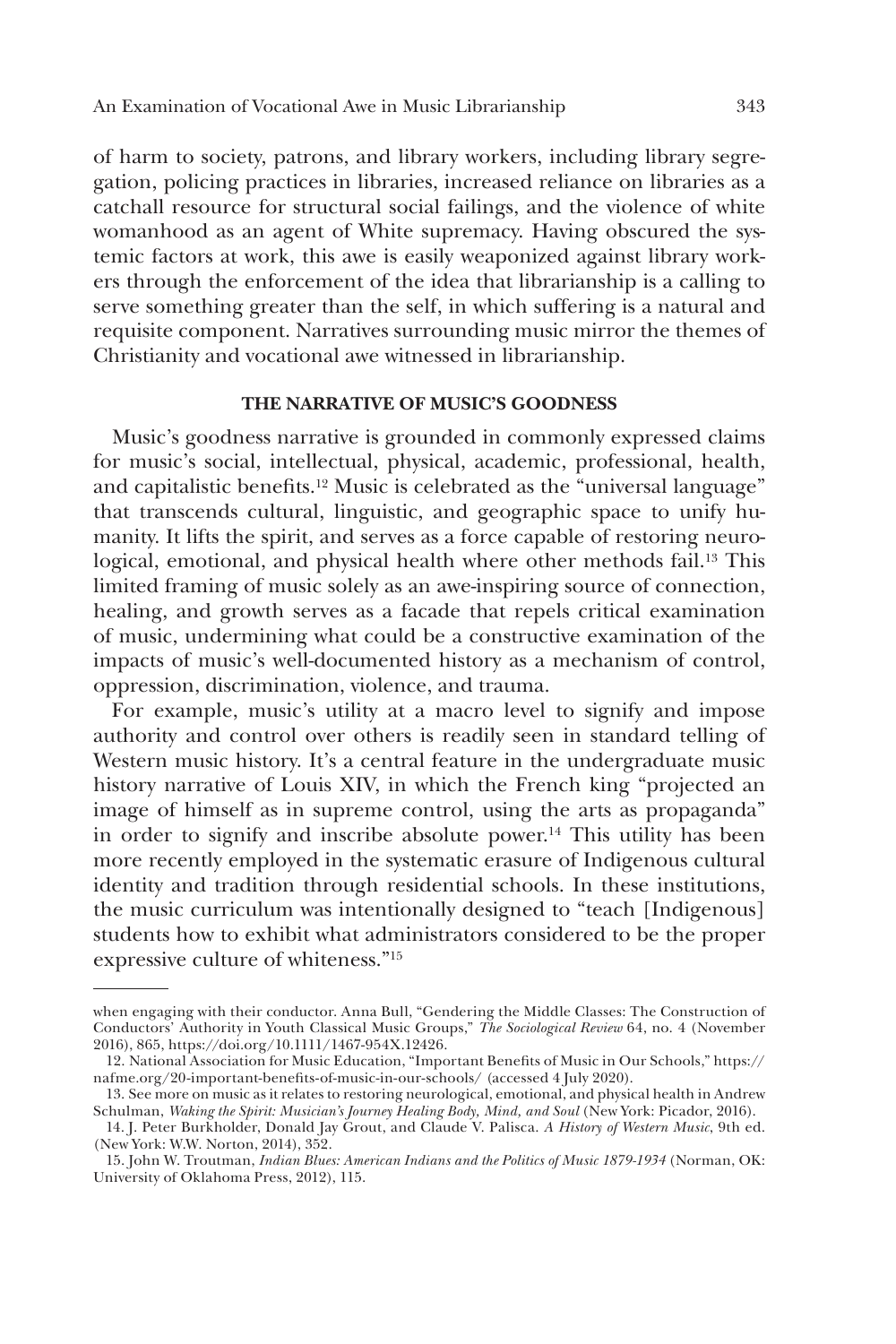At the micro level, the emotionally resonant properties of music are perceived to enable positive states of mind. At the same time, music is recognized as equally capable of causing emotional and psychological trauma.16 Physical trauma in the pursuit of musical proficiency is not only recognized, but glorified and normalized within institutional music culture. Henry Kingsbury points out that "the semitragic role of the virtuoso performer whose career is ruined by such a maiming of the hand takes on heroic grandeur in the person of Robert Schumann, [who] irreparably injur[ed] his hand in a mechanical contraption designed to enable him to increase the independence and strength of his right ring finger."<sup>17</sup>

Physical trauma is not limited to the mythology of eminent canonical musicians, as all practicing musicians are susceptible to injury. The trauma that can result from the extensive practice necessary to develop mastery includes carpal tunnel, hearing loss, damaged vocal cords, chronic muscle tension, and tendonitis. As observed by Kingsbury, "such problems are not endemic, but neither are they extraordinary. They illustrate the fact that the importance of mastering musical performance skills is such that musicians sometimes dangerously, indeed destructively, go beyond the physiological limits of their own body. These injuries are indices of the intensity of these people's commitment. In connection with the discussion of the contemplative nature of such practicing [sic], the word 'devotion' would also be appropriate to their roles as musical performers."<sup>18</sup>

The entwining of injury and artistic devotion normalizes pain as part of music work and facilitates an ambiguous practice of using individual willingness and capacity to press through voluntary suffering for the sake of music as a metric to determine one's potential. This serves to de-emphasize systemic/institutional factors at play such as toxic culture, power relationships, socio-economic inequities, etc.

A narrative that centers entirely on music's goodness—that capacity to heal, connect, and inspire—blankets over a much more complex reality. This narrative is enmeshed in our greater socio-political and cultural fabrics, as well as the cultures of institutional communities of music study, creation, and performance. As professionals that work and have largely been trained within these communities, we are exposed to the goodness narrative over an extended period of time, and our employment in music effectively requires our active investment in the narrative. Anne Gross

<sup>16.</sup> Erin Seibert, "How Music Can Be Harmful," *Music Therapy Time* (blog)*,* 23 February 2017, https:// musictherapytime.com/2017/02/23/how-music-can-be-harmful/ (accessed 8 July 2020).

<sup>17.</sup> Henry Kingsbury, *Music Talent and Performance: Conservatory Cultural System* (Philadelphia: Temple University Press, 1988), 133.

<sup>18.</sup> Kingsbury, *Music Talent and Performance*, 134.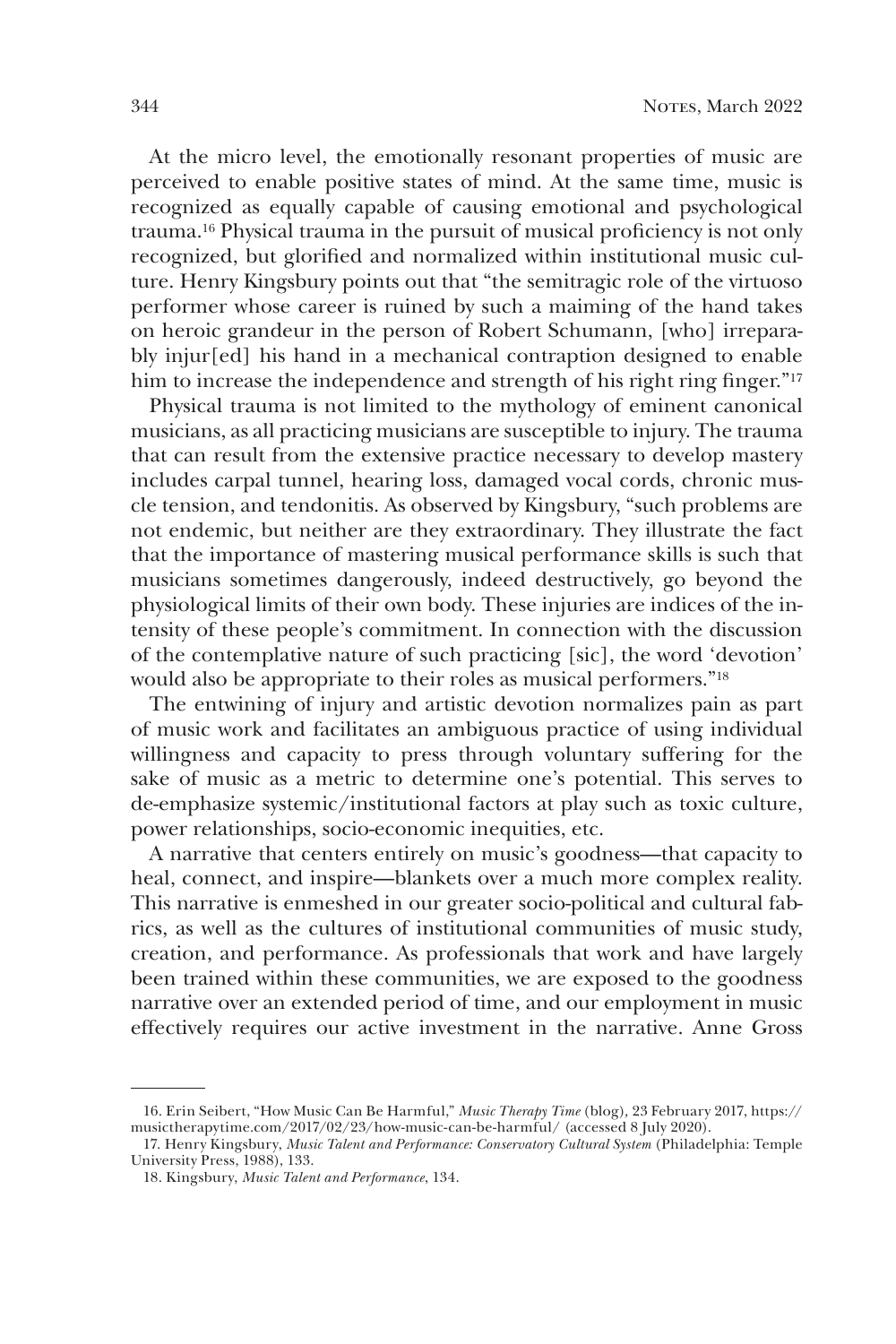and George Musgrave illuminate this in their study on the wellbeing of working musicians within the greater music and entertainment industry. They not only identify musicianship as being a " 'calling' similar to that of religious beliefs," they note that "music makers are encouraged to take part and believe in the myths—the myth that taking part is a good thing, the myth that you are in control, the myth that the environment is democratic. . . . Musical ambition is rooted in the idea of signing up, taking part and believing the myths."19 In addition to believing and participating in the myths, advocacy also becomes a common facet of musical work—not only because music is something that music workers deeply care about and believe in, but because of the practical necessity to secure resources to support that work.<sup>20</sup>

Ettarh makes it evident that vocational awe directly impacts the wellbeing of library workers, stating that "if the language around being a good librarian is directly tied to struggle, sacrifice, and obedience, then the more one struggles for their work, the 'holier' that work (and institution) becomes. Thus, it will become less likely that people will feel empowered, or even able, to fight for a healthier workspace."<sup>21</sup> That the mechanisms of vocational awe may be observed within librarianship and within music situates music library workers at an intersection of disciplines where we may be particularly susceptible to this phenomenon. In fact, we are likely to adopt harmful practices and narratives as core tenets of our personal and professional identities long before librarianship is considered as a career.

#### **MANIFESTATIONS OF VOCATIONAL AWE IN LIBRARIANSHIP MEET MANIFESTATIONS IN MUSIC**

Music librarianship as a profession is deeply rooted in the formalized study and practice of music. Even a brief glance at job postings indicates the majority of positions in this field require pre-existing musical knowledge and skill, which take years of practice to develop. Membership in the musical community can be seen to serve the practical purpose of facilitating a shared understanding with patrons within the musical community, which in turn enables trust and relationship-building in the

<sup>19.</sup> Anne Gross and George Musgrave, *Can Music Make You Sick? Measuring the Price of Musical Ambition* (London: University of Westminster Press, 2020): 140, https://doi.org/10.16997/book43.f.

<sup>20.</sup> Jane Edwards notes this issue in her critical examination of music being framed as inherently good in the field of music therapy, stating that "therapists and educators are increasingly required to make arguments for music's easily accessible goodness in order to ensure the continuation of their work and service." See Jane Edwards, "A Music and Health Perspective on Music's Perceived 'Goodness,'" *Nordic Journal of Music Therapy* 20, no. 1 (February 2011), 98.

<sup>21.</sup> Ettarh, "Vocational Awe and Librarianship."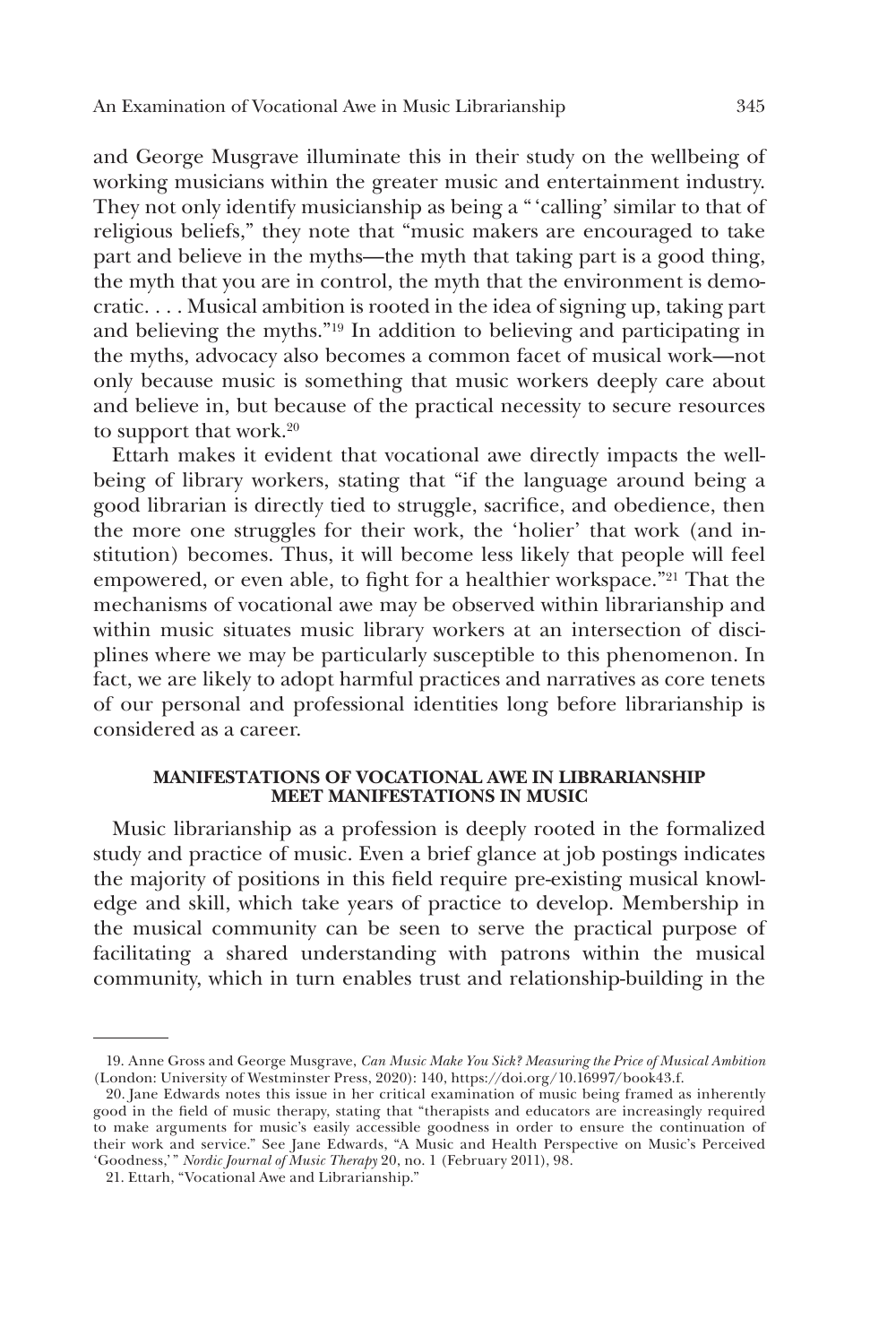endeavor to meet unique music information needs. Proof of community membership—of this shared knowledge and experience—is commonly required in job postings in the form of a music degree. On paper, the requirement may extend only to a bachelor's degree, with master's degrees occasionally listed as "preferred." However, in a competitive and saturated job market, a secondary master's degree in music is arguably a baseline necessity, regardless of its official inclusion in a posting. The path to acquiring these signifiers of membership is distinguished from many specialty areas by how early in life one must begin cultivating the necessary subject expertise to acquire the requisite degrees. Through the years-long process of formalized music training, in which the practice of vocational awe is readily identifiable, a future music library worker is primed to carry this practice into the library profession.

The manifestations of vocational awe in librarianship are numerous and varied, but for the purpose of this article only four specific manifestations will be examined: an inability to develop work-life balance, job creep, low morale, and inequitable compensation. Ultimately, all of these categories lead to burnout, which, via the mechanisms of vocational awe, disguises systemic issues as an individual failure. In addition to recognizing its manifestations, it is critical to understand that vocational awe doesn't simply cause burnout, it redirects attention from a toxic infrastructure that paves the way for burnout in the first place.

In order to truly examine all four manifestations, one must understand how parallel institutional cultures of practice in both librarianship and career musicians establish and sustain this behavior. As seen in Table 1, established institutional cultures of practice, such as paying out of pocket for professional development or performance opportunities, create an environment for vocational awe to thrive. Valuing cultural practice to the point of exclusion directly results in feelings of inadequacy or failure for those who are unable to meet the demands of accepted practice.<sup>22</sup>

#### **"MARTYRDOM IS NOT A LONG-LASTING CAREER."**<sup>23</sup>

If librarianship is analogous to the Western church, then librarians are the martyrs; constantly suffering for the sake of principle, for *goodness*. Musicians are already primed to believe in this goodness; we were

<sup>22.</sup> Carli Agostino and Melanie Cassidy refer to this feeling of inadequacy as a "failure to launch," pointing to a perception of failure that influences our sense of self and our professional identities. See Carli Agostino and Melanie Cassidy, "Failure to Launch: Feelings of Failure in Early Career Librarians," *Partnership: The Canadian Journal of Library and Information Practice and Research* 14, no. 1 (June 2019), https://doi.org/10.21083/partnership.v14i1.5224.

<sup>23.</sup> Ettarh, "Vocational Awe and Librarianship."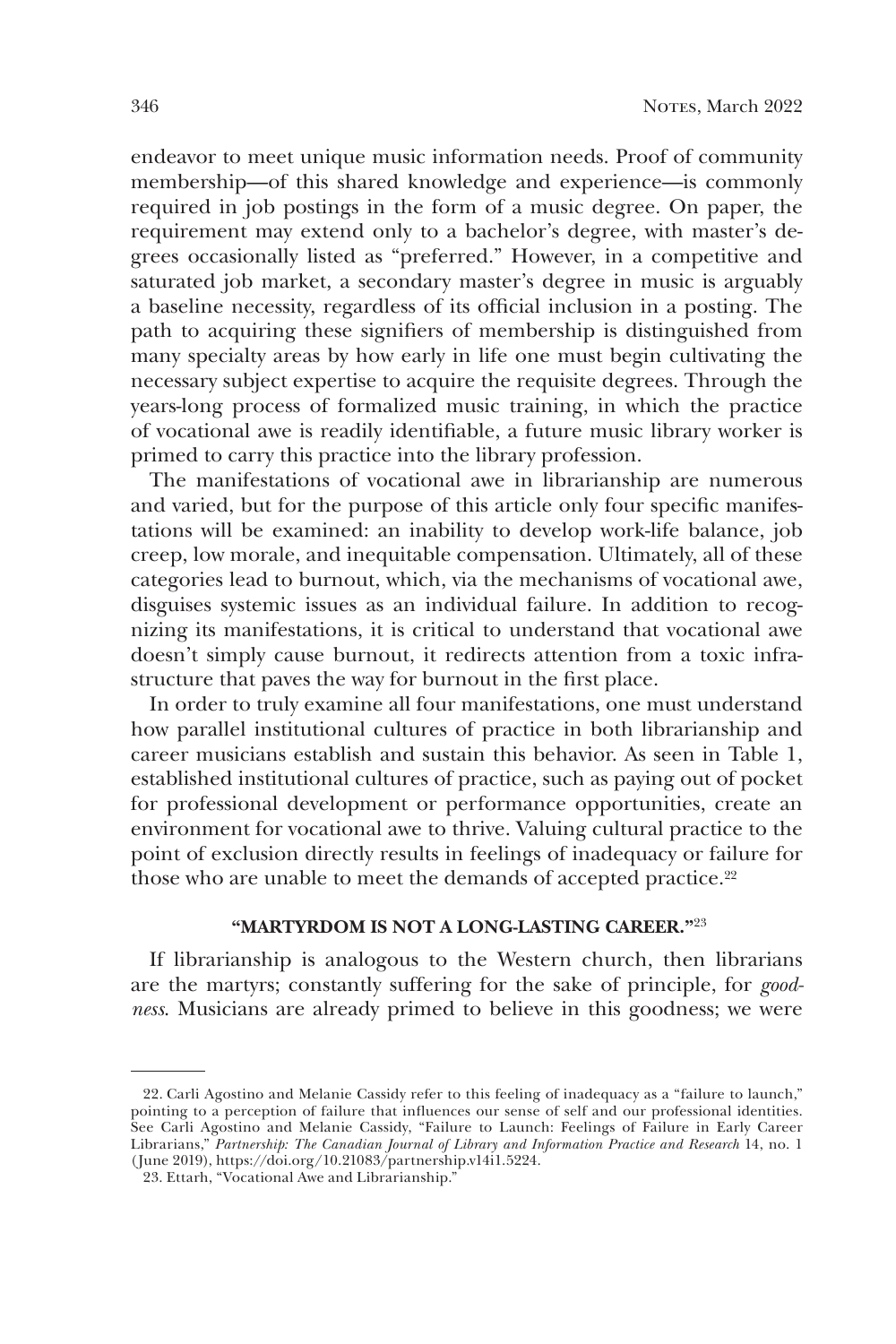| <b>Manifestation of</b><br><b>Vocational Awe</b> | <b>Institutional Cultures of Practice</b>                                                                                                                                                                                                                                                                                                                                                                                                                                                                                                                                                                                       |                                                                                                                                                                                                                                                                                                                                                                                                                          |  |
|--------------------------------------------------|---------------------------------------------------------------------------------------------------------------------------------------------------------------------------------------------------------------------------------------------------------------------------------------------------------------------------------------------------------------------------------------------------------------------------------------------------------------------------------------------------------------------------------------------------------------------------------------------------------------------------------|--------------------------------------------------------------------------------------------------------------------------------------------------------------------------------------------------------------------------------------------------------------------------------------------------------------------------------------------------------------------------------------------------------------------------|--|
|                                                  | <b>Music</b>                                                                                                                                                                                                                                                                                                                                                                                                                                                                                                                                                                                                                    | Librarianship                                                                                                                                                                                                                                                                                                                                                                                                            |  |
| Inability to<br>develop work-life<br>balance     | Insular nature of the<br>music community results<br>in professional, social, and<br>personal identities revolving<br>around music identities (no<br>boundaries between work,<br>study, and free time)                                                                                                                                                                                                                                                                                                                                                                                                                           | Librarianship fosters dedication to<br>service that instills a need to respond<br>and complete tasks outside of hours<br>compensated                                                                                                                                                                                                                                                                                     |  |
| Job creep                                        | Ghost credits or non-credit<br>bearing courses (to allow for<br>ensemble participation on top<br>of a maxed-out credit load);<br>performing for "exposure"                                                                                                                                                                                                                                                                                                                                                                                                                                                                      | Adjustments in staffing levels<br>resulting in responsibilities<br>changing without formal process or<br>reassessment<br>Job descriptions that explicitly<br>include other duties as assigned<br>messaging                                                                                                                                                                                                               |  |
| Low morale <sup>a</sup>                          | Exclusionary practices, such as<br>learning only canon-focused<br>repertoire (e.g., Norton<br>Anthology of Western Music,<br>Suzuki Method)<br>Isolation, practicing alone,<br>1:1 apprenticeship with single<br>teacher that can last years<br>potentially enabling intensive<br>relationships with power<br>imbalances that can enable<br>abuse <sup>b</sup><br>Myth of meritocracy <sup>c</sup> as a path<br>to success, when advancement<br>is often more likely to be<br>influenced or determined by<br>extrinsic factors (e.g., socio-<br>economic capital, $d$ networks/<br>connections, flexibility,<br>support system) | Neoliberal approach to information<br>literacy and value of information<br>Isolation—working in a silo, being<br>the only person in your area/subject,<br>being self-reliant<br>Myth of meritocracy as a path to<br>success, when advancement is often<br>more likely to be influenced or<br>determined by extrinsic factors (e.g.,<br>socio-economic capital, networks/<br>connections, flexibility, support<br>system) |  |

*(continued on next page)*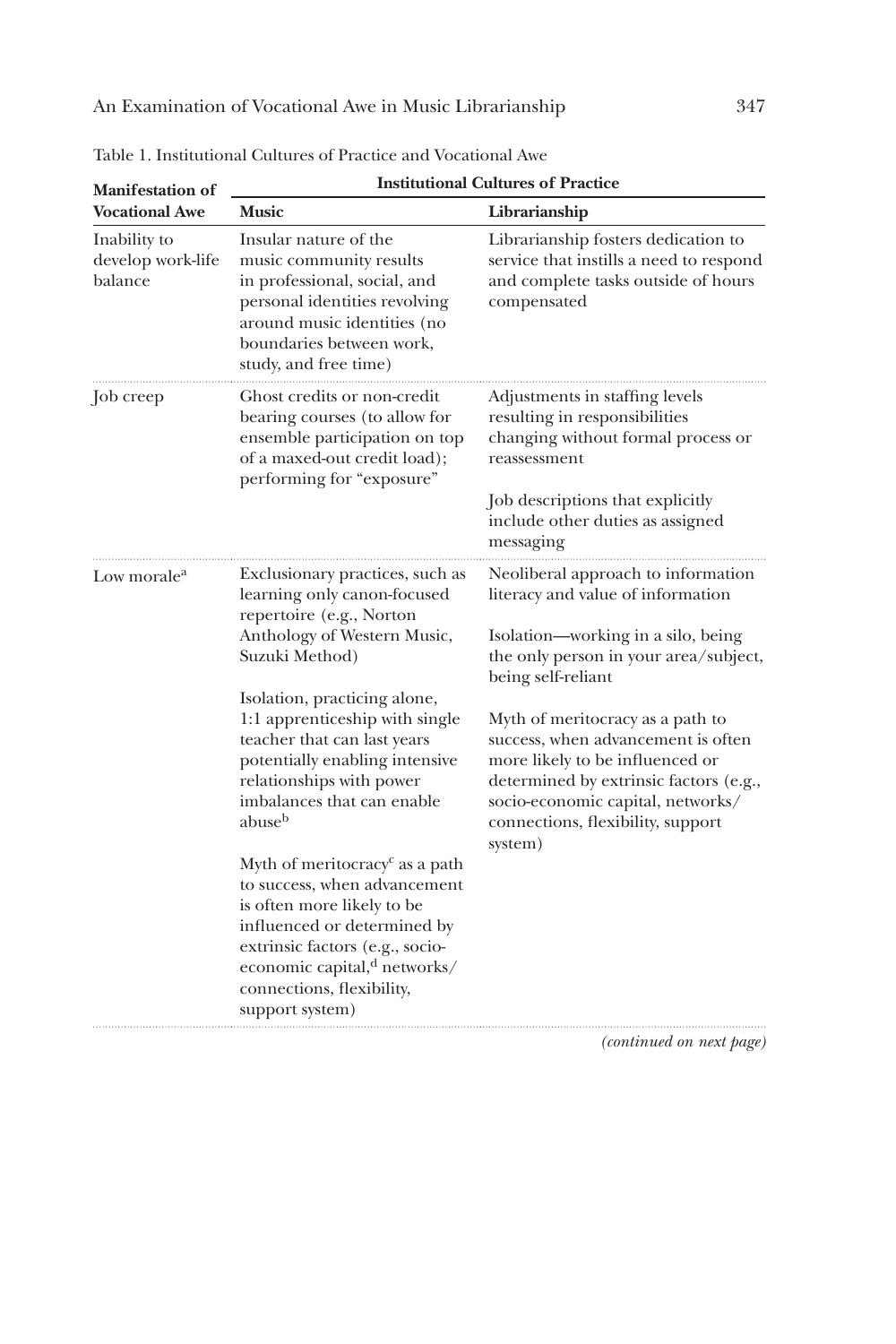| <b>Manifestation of</b>     | <b>Institutional Cultures of Practice</b>                                                                                                  |                                                                                                                                                                                                                                   |  |
|-----------------------------|--------------------------------------------------------------------------------------------------------------------------------------------|-----------------------------------------------------------------------------------------------------------------------------------------------------------------------------------------------------------------------------------|--|
| <b>Vocational Awe</b>       | <b>Music</b>                                                                                                                               | Librarianship                                                                                                                                                                                                                     |  |
| Inequitable<br>compensation | Unpaid and underpaid<br>performance work                                                                                                   | Part-time positions; emphasis on<br>volunteer work; temporary grant-<br>funded positions; reliance on non-                                                                                                                        |  |
|                             | Working as an adjunct at<br>multiple institutions; piecing<br>together gig work <sup>e</sup>                                               | monetary compensation (e.g., a CV<br>line or letter of recommendation)                                                                                                                                                            |  |
|                             | Paying out-of-pocket<br>expenses for professional<br>tools and opportunities<br>(e.g., instrument purchase/<br>insurance/transport, travel | Working beyond compensated hours;<br>working through legally allocated<br>breaks; taking on responsibilities<br>outside predetermined workload<br>(e.g., serving on task forces,<br>committees, fundraising efforts, etc.)        |  |
|                             | and lodging for auditions, gigs,<br>masterclasses/lessons)                                                                                 | Paying out-of-pocket expenses for<br>professional tools and opportunities<br>(printing posters for poster)<br>sessions; internships; workshops;<br>courses; organization membership;<br>conference travel/registration;<br>books) |  |

Table 1. Institutional Cultures of Practice and Vocational Awe *(continued)*

<sup>a</sup>Although not explicitly discussed in this piece, our understanding of low morale comes from the work of Kaetrena Davis Kendrick. Learn more about Kendrick's work through her interview with Webber-Bey following her award of the Association of College Research Libraries 2019 Academic/ Research Librarian of the Year. See Deimosa Webber-Bey, "Kaetrena Davis Kendrick on Low Morale Among Academic Librarians," *Library Journal*, 22 August 2019, https://www.libraryjournal .com/?detailStory=kaetrena-davis-kendrick-on-low-morale-among-academic-librarians.

bHelena Gaunt explores the complex dynamics of one-to-one instruction in music, noting the intimacy of such relationships to resemble "personal or therapeutic relationships more than conventional teaching/learning relationships . . . Furthermore, the characterizations of these relationships also demonstrated the significant dynamics of power invested in them. As two teachers described in relation to their own previous teachers, the power of a teacher could be perceived by a student to be almost overwhelming." Helena Gaunt, "One-to-One Tuition in a Conservatoire: The Perceptions of Instrumental and Vocal Teachers," *Psychology of Music* 36, no. 2 (April 2008), 239, https://doi .org/10.1177/0305735607080827.

<sup>c</sup>Alison Davies' study on students' disparate relationships with the professed meritocratic values of a British musical conservatory serves as one example of inquiry into how musical success or potential is determined in formal music education. Her findings prompted her to argue that the institution "fails to deliver what it claims in practice, because students who do not form part of the performing elite at the beginning of their course experience a discriminatory system of musical training which excludes them from the same professional opportunities as those students considered to have the most 'talent' and dedication [as determined at the onset of their coursework]." Alison Davies, "Preparing Professional Performers: Music Students' Perceptions and Experiences of the Learning Process at Birmingham Conservatoire," *International Journal of Qualitative Studies in Education* 17, no. 6 (2004): 805, https://doi.org/10.1080/0951839042000256466.

dRosie Perkins offers a focused examination of the role of various forms of capital in the hierarchical social and learning space of UK conservatories. Rosie Perkins, "Hierarchies and Learning in the Conservatoire: Exploring What Students Learn Through the Lens of Bourdieu," *Research Studies in Music Education* 35, no. 2 (December 2013): 197–212, https://doi.org/10.1177/1321103X13508060.

<sup>&</sup>lt;sup>e</sup>In this context, we define gig work as commitments that exist outside of continuous, long-term employment, including one-time performances, subbing in performances, and other kinds of freelance work.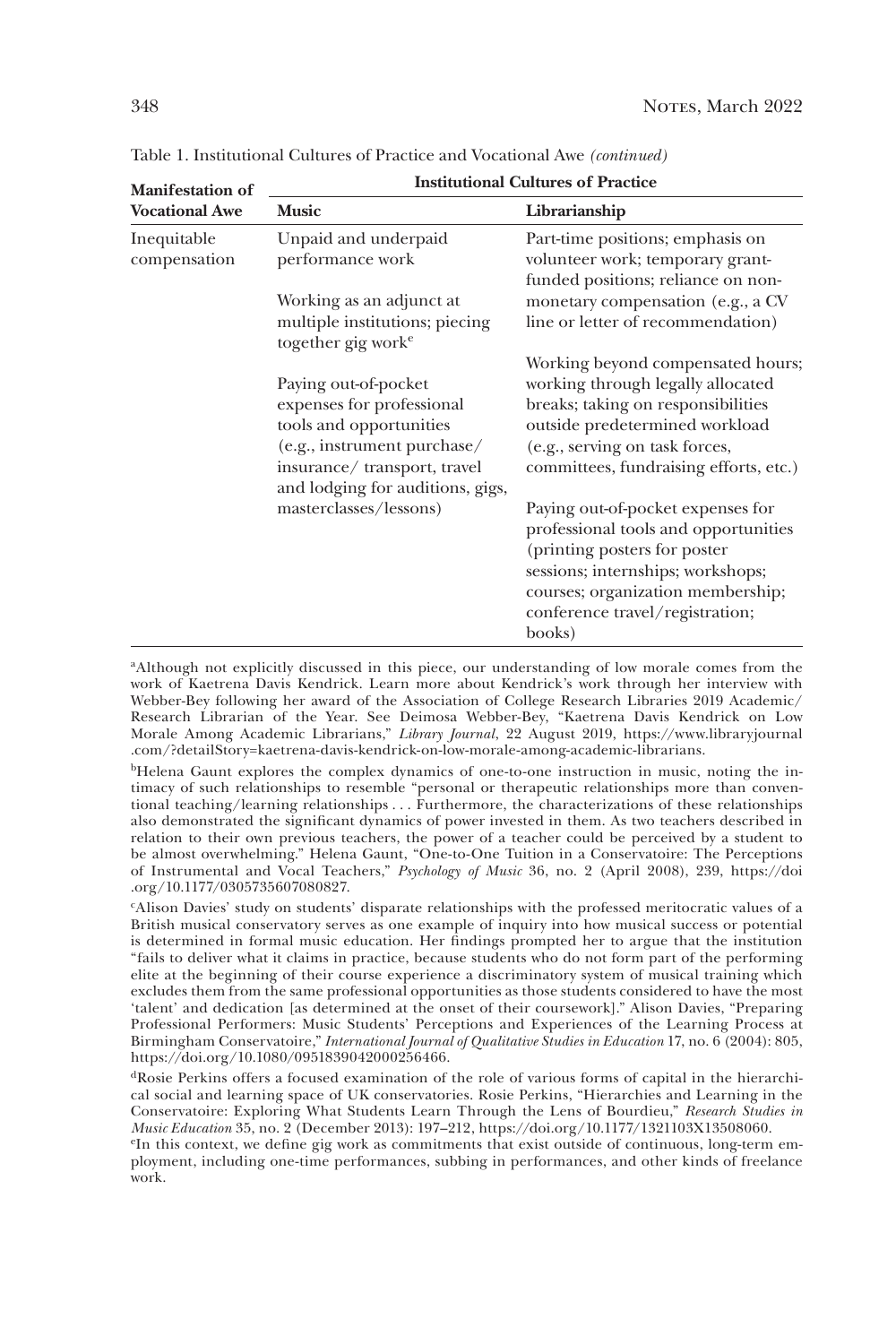already taught to gloss over music's capacity for harm in favor of its benefits, which may make those who enter the field of music librarianship more susceptible to institutional or vocational awe. How can we recognize vocational awe in ourselves? How can we analyze and acknowledge institutional cultures of practice? How can we dismantle this cycle of selfsacrifice and exploitation?

There is no one answer but reflecting upon the four specific manifestations of vocational awe (see Table 1) may inform your practice. We offer the following reflective questions for your consideration:

- Examine your relationship with musicianship and librarianship—what values and practices have you adopted from these disciplinary cultures?
- How do these values or practices play into your work, and how you treat yourself, your colleagues, and your students?
- How do you set boundaries in order to create work-life balance? Do you work outside of your scheduled or compensated hours? Are you expected to respond to emails, answer calls, or attend meetings outside of your regular schedule—and do you expect this of others? How do you preserve your personal time (e.g., Do you schedule your lunch breaks? Do you set a calendar reminder to start ending your work day?)? If you are teaching, mentoring, or supervising, how do you model a balanced life to your students, mentees, and employees? What sort of cultural shifts are necessary to allow for a balanced life?
- What does job creep look like in your role? Are you able to work collaboratively and collectively to address staffing, institutional, or policy changes? When you assume additional duties does your job description change to reflect those duties?
- How do you see low morale manifest and what might the causes be? What do your communities of support look like? Do you have mentorship opportunities?
- How does inequitable compensation manifest? How do you engage in uncompensated labor? What precedent are you setting for others when you engage in uncompensated labor? Are you expected or encouraged to attend conferences or other professional development opportunities without institutional support? Are you expected or encouraged to produce scholarship in addition to your day-to-day role in the libraries without being able to specifically dedicate time to research and writing?
- What barriers to addressing vocational awe are created by the cultural practices of your institution?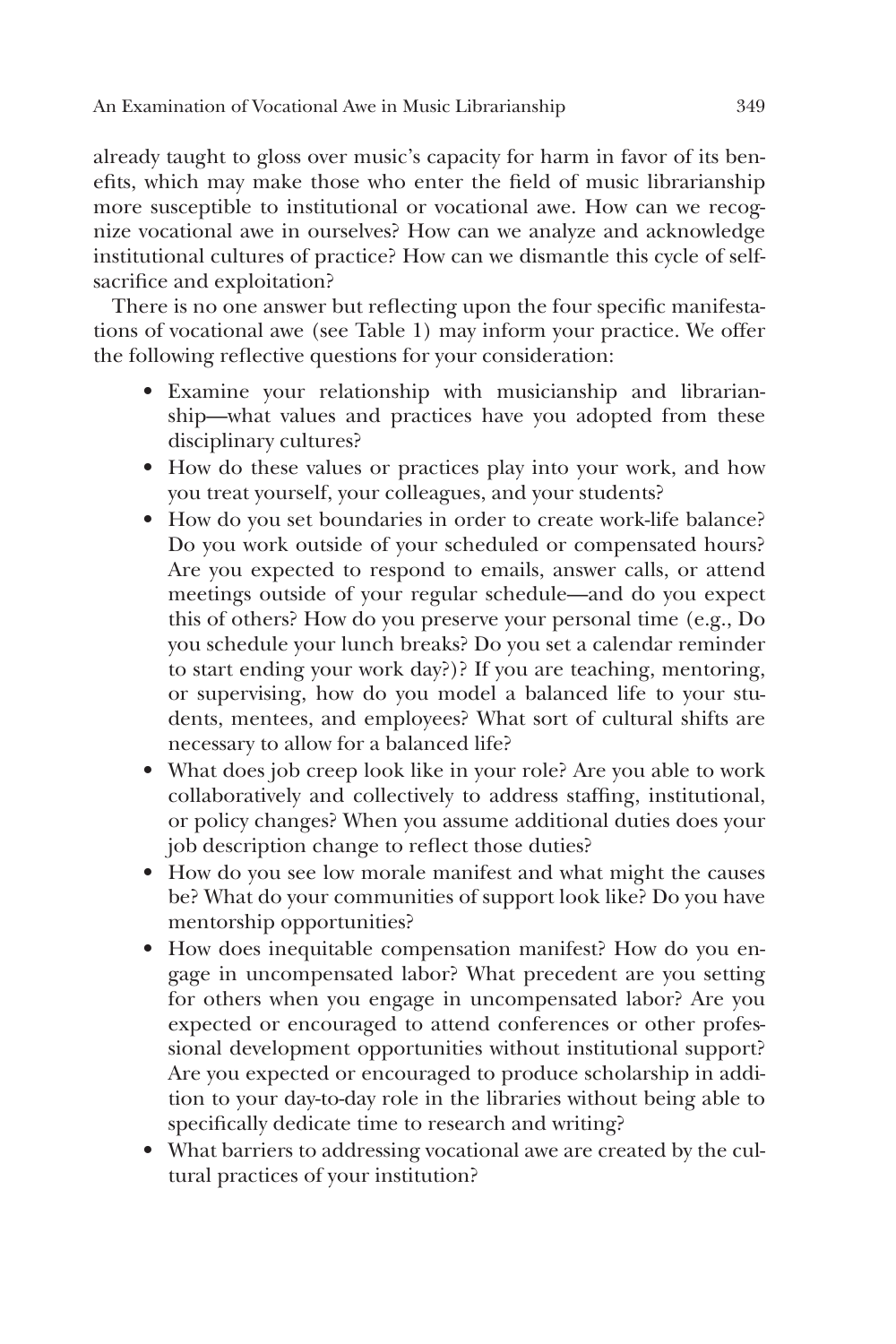Many employed within music find themselves in a position in which part of their work is justifying the value and necessity of music and the practical purpose of securing resources to fund music education, performance, and study.24 It is understandable, therefore, that music library workers are hesitant to point out faults in their profession. Yet embracing criticism of their beliefs and practices is healthy and necessary, as is exploring the underlying urges of resistance to such thoughtful appraisal.

#### **FINAL THOUGHTS**

The conceptualization presented here of music as a mechanism of harm is hardly new; discourse related to its capacity for harm within moral, medical, political, spiritual, and psychological spheres extends back centuries. This previous discourse, however, is primarily grounded in a binary framework in which certain types of music facilitate order, harmony, and morality, while others incite corruption, disease, and sin. Within this binary, musical harm is openly recognized, but rather than being used to address this harm and dismantle oppression, it has been strategically weaponized as a tool to uphold systems of power. This weaponization is evident, for example, in "the Nazi appropriation of the idea of pathological music, something that had not amounted to much more than a music critic's foible or a psychiatrist's hobbyhorse until the 1930s, which helped create a form of 'musical hygiene' as sometimes lethal state policy. Music fitted into a wider context of Nazi thinking on culture, which brutally subjected the arts to the ends of 'healthy' racial purity and political advantage."25 Across the Atlantic in the United States, a similar weaponization of pathological music, fortified by the rhetoric of scientific racism, was utilized to frame jazz music as a medical and moral threat to society.26

More contemporary discourse suggests musical harm can be considered through a different lens—one that facilitates critical examination

<sup>24.</sup> It is important to understand how current events impact the manifestation of vocational awe. How has the COVID-19 pandemic impacted your practice? How has your life, personal and professional, been impacted by isolation, working from home, political climate, and budgetary constraints? As Kaetrena Davis Kendrick states, "Before the pandemic, resilience narratives and vocational awe were not tangible—you talked about them in these kinds of abstract terms. But now we see [librarians are] not being offered cleaning supplies, or personal protection items, so now we see how these tangible results of resilience narratives and vocational awe play out. They're literally not being given the tools they need to be safe." See Deimosa Webber-Bey, "Kaetrena Davis Kendrick on Low Morale Among Academic Librarians," *Library Journal*, 22 August 2019, https://www.libraryjournal .com/?detailStory=kaetrena-davis-kendrick-on-low-morale-among-academic-librarians.

<sup>25.</sup> James Kennaway, "Pathological Music, Politics, and Race: Germany and the United States, 1900– 1945" in *Bad Vibrations: The History of the Idea of Music as a Cause of Disease* (London, Routledge, 2016).

<sup>26.</sup> Kennaway, "Pathological Music, Politics, and Race."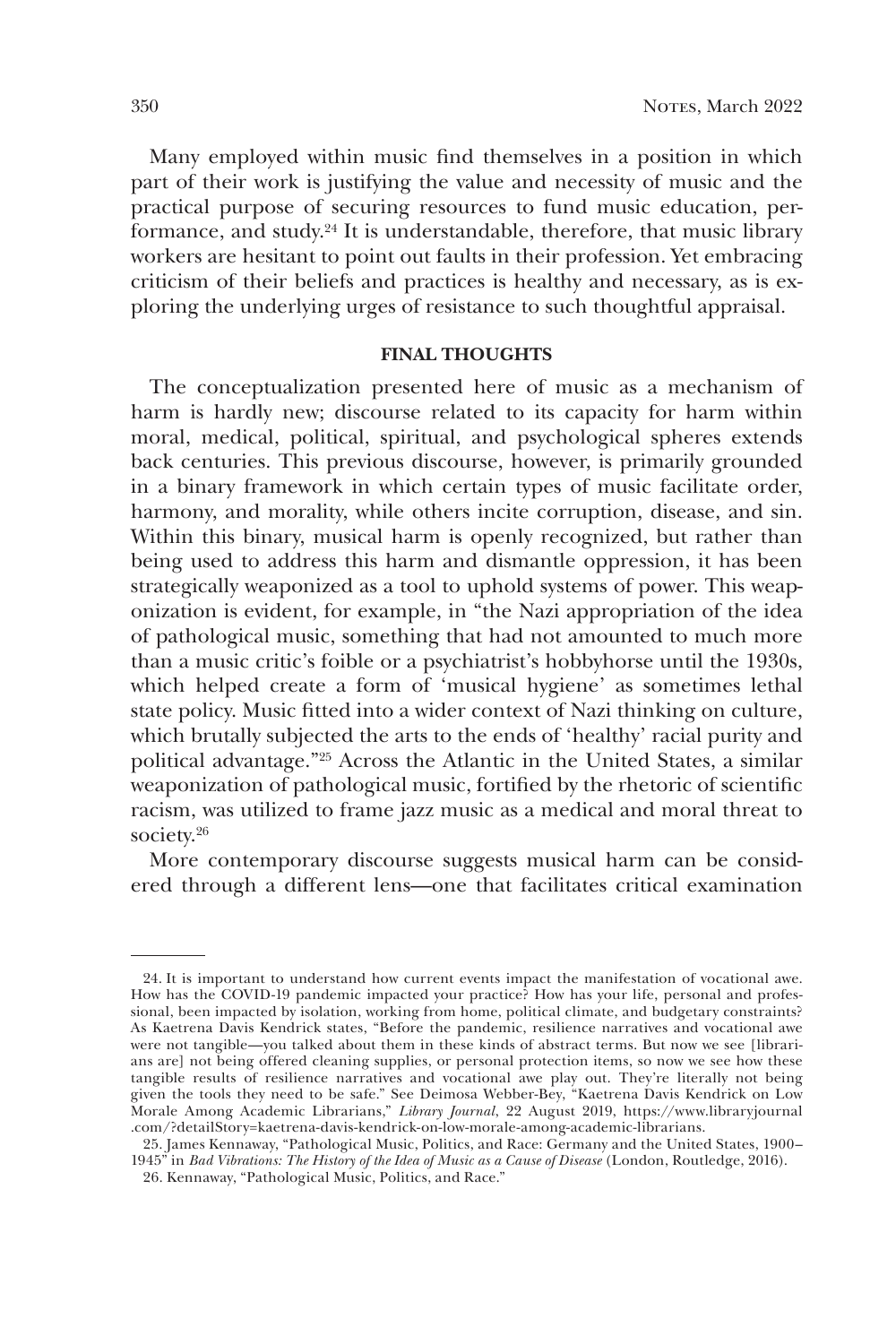of music's narrative of goodness, thereby creating a more expansive, constructive space for music and our relationship with it to be considered in their full and messy complexities. Recent endeavors, for example have focused on the negative impact of the music industry on professional musicians' quality of life,<sup>27</sup> the use of music as a tool for behavioral manipulation,28 as well as the ramifications of people "lov[ing] music to the point of hurting one another."29 These scholars demonstrate that it is not only possible to love music *and* critique the practices associated with it, but that it is a constructive and beneficial practice. Their work provides valuable and illuminating insight as to how we may examine our relationship to the narrative of music's goodness and vocational awe within music.

As Ettarh makes it clear in regards to libraries, "the ideals of librarianship are not ignoble, and having an emotional attachment to the work one does is not negative in itself . . . the problem with vocational awe is the efficacy of one's work is directly tied to their amount of passion (or lack thereof)."30 The goal of this article is not to frame the experience of loving one's work as something inherently toxic, nor is it to claim that growth, learning, and labor should be free of difficulty. It is to prompt critical examination of music librarianship as an intersection of disciplines subject to vocational awe in unique and reinforcing ways, and to strip the veneer of goodness that smooths over jagged realities in the music library community and its endeavors. It is one of many calls to reflect on the structures and cultures of the institutions we work in and have been trained in, to learn to recognize harmful practices and values that have been normalized, and to take steps within our power to address them within our institutions and within ourselves.

The discussion presented here rests intentionally at the surface of what could be explored within this topic. Hopefully, this can serve as another step towards deep investigation into the many facets of vocational awe as it may be observed in music, the various branches of the performing arts and other "passion-based work," and music and performing arts library work as an intersection of disciplinary cultures and practices. In setting the scope to primarily focus on the questions of how and why vocational awe can manifest in the day-to-day experience of music library workers,

<sup>27.</sup> See Gross and Musgrave's study of contemporary working musicians for an investigation of the manifestation of music's goodness and harm within the broader music and entertainment industry. Anne Gross and George Musgrave, *Can Music Make You Sick? Measuring the Price of Musical Ambition*  (London: University of Westminster Press, 2020).

<sup>28.</sup> For a collection of perspectives on music's capacity as an effective manipulative force in emotional, economic, political, and ideological spheres, see Steven Brown and Ulrik Volgsten, eds., *Music and Manipulation: On the Social Uses and Social Control of Music,* (New York: Berghahn Books, 2006).

<sup>29.</sup> William Cheng, *Loving Music Till It Hurts* (New York: Oxford University Press, 2020): 5.

<sup>30.</sup> Ettarh, "Vocational Awe and Librarianship."